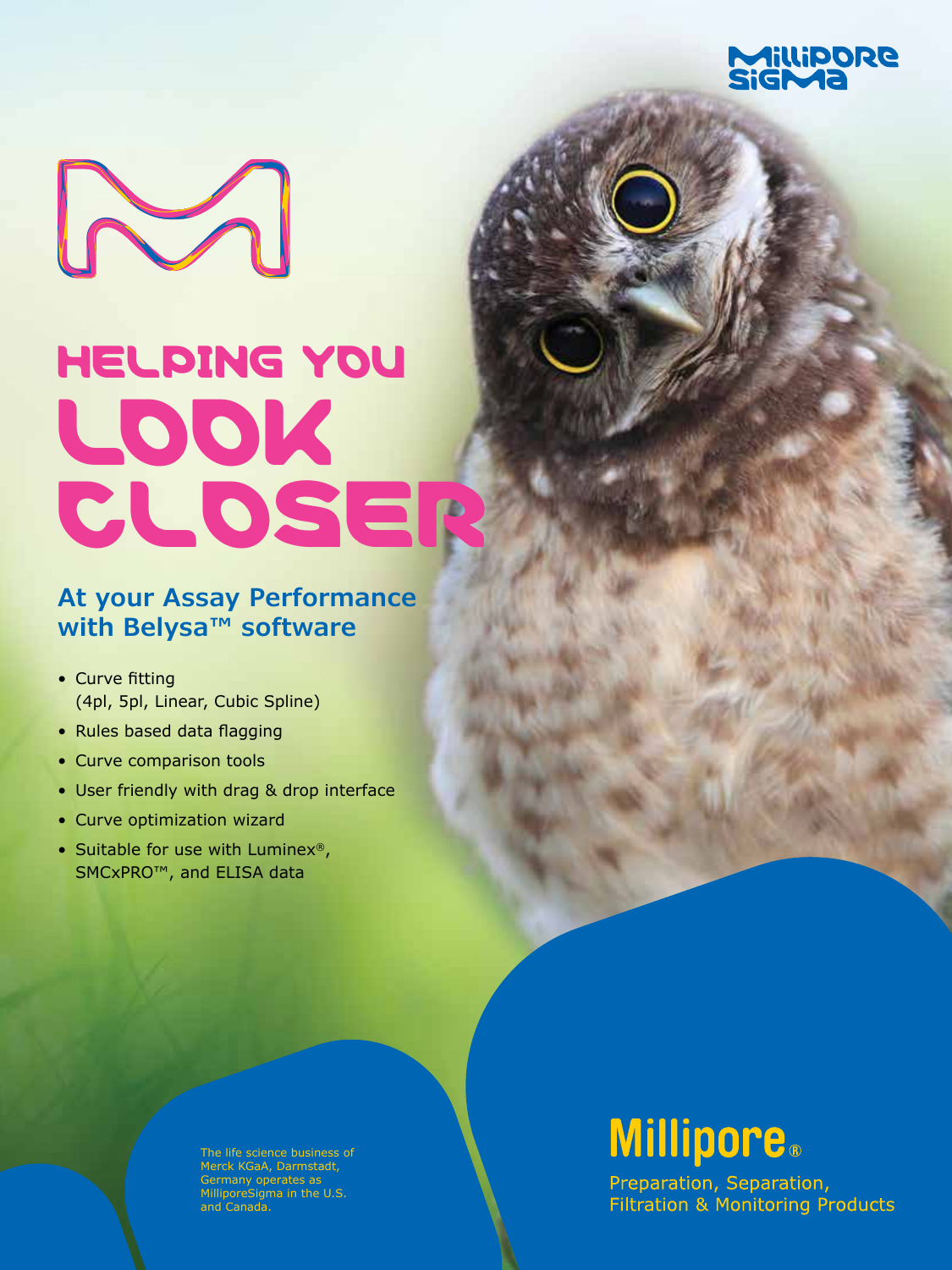## Illuminate your Data

Belysa™ Immunoassay Curve Fitting Software is a platform developed in-house that allows for the re-curve fitting, examination and comparison of data acquired from a variety of immunoassay platforms.

Over the course of a study, scientists can run numerous single or multiplex assays to generate the data required for their statistical analyses. Each plate run has the potential to introduce variability by the end user or the manufacturer which can lead to inaccuracies in the reported data. Belysa™ software is designed to aid the end user to understand the integrity of the raw data generated from their experiment and how it compares with other similar experiments used within the study.

Luminex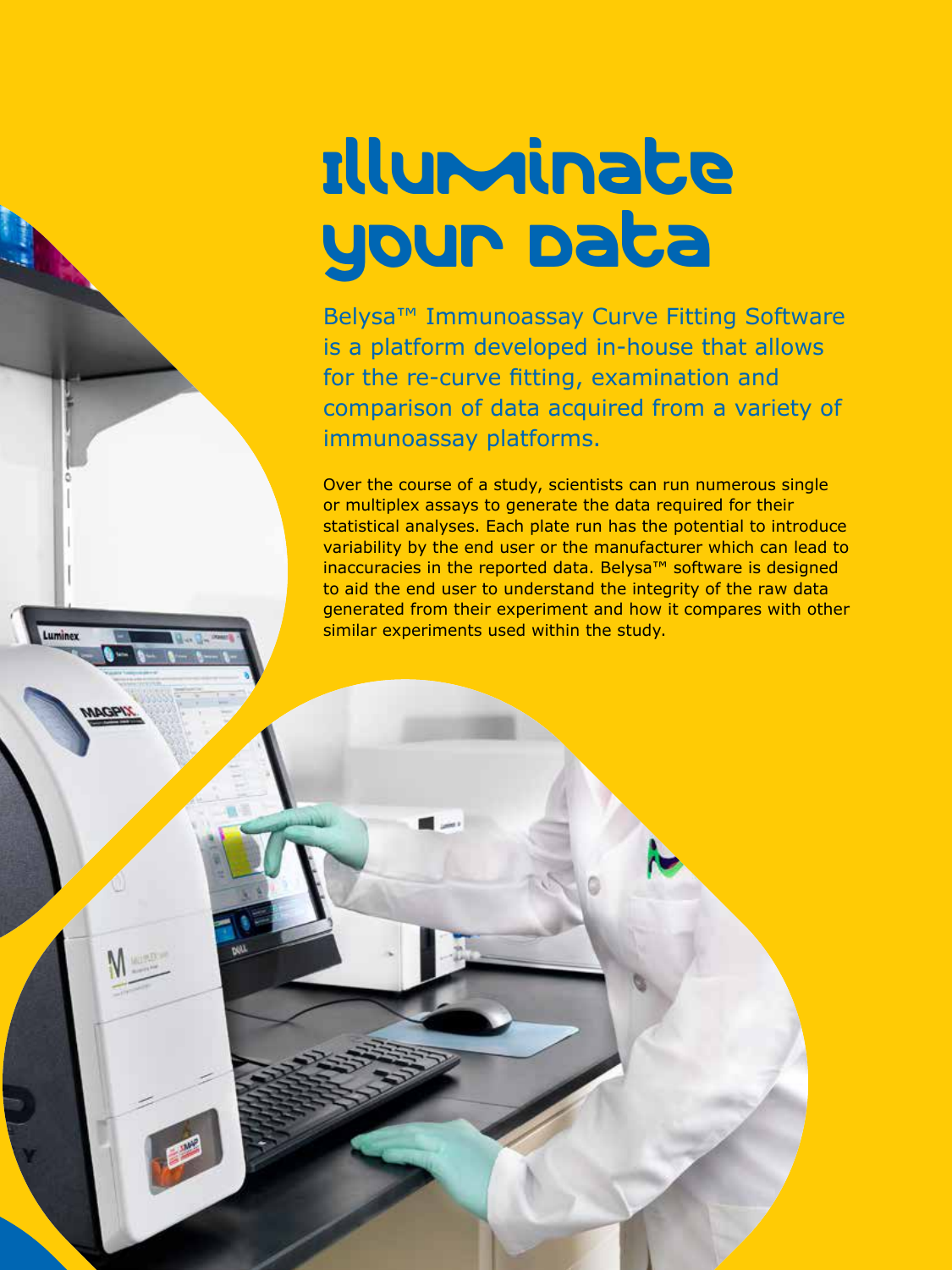#### **Belysa™ Software Features and Benefits**

Belysa™ software prioritizes ease-of-use with the capability to conveniently drag-and-drop your .csv file from an xPONENT<sup>®</sup> bearing Luminex® reader or SMCxPRO™ instrument into the Belysa™ software with the data immediately displayed for analyses.



**Fig 1:** Belysa™ software standard curve analysis using IL-6 data (MILLIPLEX® cat. HSTCMAG-28SK).

Belysa™ software accepts files from three sources, Luminex® multiplex immunoassay readers (MAGPIX®, LX200™, FLEXMAP 3D®) using the xPONENT® or Bio-Plex® Manager acquisition software, the SMCxPRO™ platform or ELISA readers. Depending on the format, the data may require less or more annotation within the software. The displayed options and information include:

- Plate map  $(96 \& 384$  well)
- Experimental setup
- Curve with displayed points
- Curve optimization wizard
- Raw and interpolated data table
- Statistics, curve and line equations
- Single and multiple analyte views
- File exportation (.csv, .txt, Excel, and PDF).

#### **Curve Fitting:**

The first tool researchers may utilize is the curve fitting function. By clicking on "optimize", Belysa™ software will select from the following fits or the user can assign a preferred fit manually. Curve fits include:

- 4pl or Robust 4pl
- 5pl or Robust 5pl
- Linear
- Cubic spline

Once fitted, Belysa™ will adjust the information derived from the curve which includes:

- Line equation
- LLOQ

(Lower Limit of Quantitation) • MDD (Minimum Detectable Dose)

• LoD (Limit of Detection)

Should the user eliminate points from the curve, or curves in a multiplex, Belysa™ software will automatically refit the curve and back calculate all data derived from it. This tool will allow researchers to swiftly optimize their curves in an environment where they can assess the consequence of any changes almost immediately.

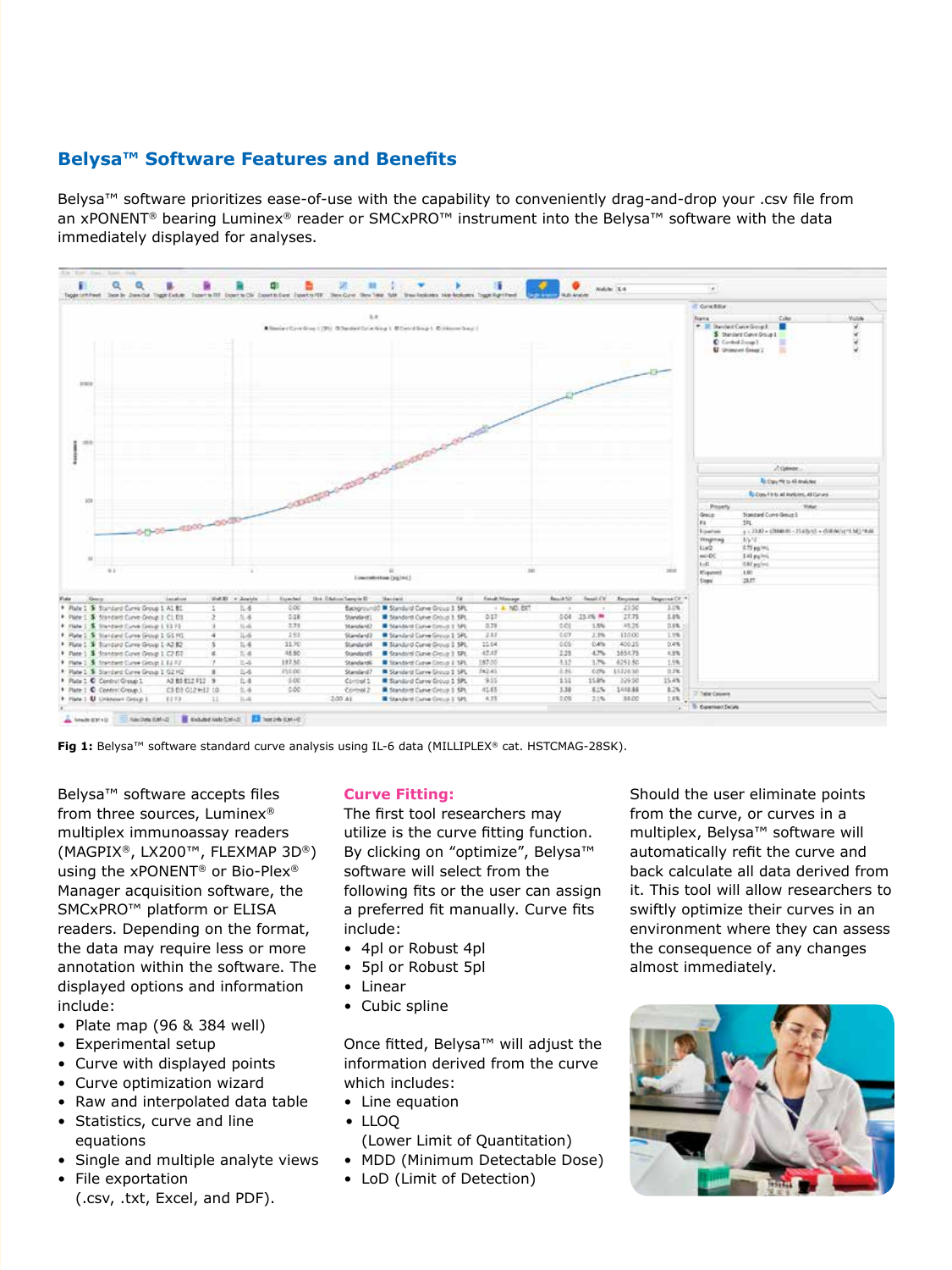### Visualizing Variance

#### **The Raw and Interpolated Data**

Examining raw data is a crucial but laborious task. Belysa™ software aids researchers by flagging wells for attention using an automatic and user defined rules-based system.

| Message          | <b>Result SD</b> | <b>Result CV</b> | Response | Response CV |
|------------------|------------------|------------------|----------|-------------|
| EXT, ND<br>▲     |                  |                  | 15.75    | 2.2%        |
| <b>BLOQ</b><br>▲ | 0.03             | 3.6%             | 35.50    | 2.0%        |
| <b>BLOQ</b><br>▲ | 0.08             | 10.4%            | 32.75    | 5.4%        |
| <b>BLOQ</b><br>▲ | 0.13             | 16.4%            | 33.00    | 8.6%        |
| <b>BLOQ</b><br>▲ | 0.03             | 6.0%             | 27.50    | 2.6%        |
| <b>BLOQ</b><br>▲ | 0.03             | 3.8%             | 34.50    | 2.0%        |
| <b>BLOQ</b><br>▲ | 0.03             | 4.2%             | 32.50    | 2.2%        |
| <b>BLOO</b><br>▲ | 0.03             | 3.4%             | 36.50    | 1.9%        |
| <b>BLOO</b><br>▲ | 0.18             | 25.9%            | 30.75    | 12.6%       |
| <b>BLOO</b><br>▲ | 0.00             | 0.0%             | 23.00    | 0.0%        |
| <b>BLOQ</b><br>▲ | 0.05             | 13.3%            | 23.75    | 4.5%        |
| <b>BLOO</b><br>▲ | 0.06             | $27.1\%$         | 21.00    | 6.7%        |
| <b>BLOO</b><br>▲ | 0.03             | 10.5%            | 22.50    | 3.1%        |
| <b>BLOO</b><br>▲ | 0.10             | 10.7%            | 35.50    | 6.0%        |

**Fig 2:** Granular raw data output view including rules based (yellow) and user defined (pink) alerts. The page is selectable allowing columns to be excluded and resized as necessary.

The raw data view contains a series of reselectable columns which allow the viewer to quickly ascertain crucial information concerning their assay. Two types of alerts include:

- Yellow triangles indicate hard rules, such as data that was Non-Detectable (ND) or sample values that fell below LLOQ (BLOQ).
- The pink flag indicates where a user defined rule has been broken and will encompass physical parameters such as the bead count of a Luminex® immunoassay, as well as calculated values, including % CV of replicates or the % recovery of a control or standard point.

Using these tools, a user can easily decide and record what wells are excluded and whether the sample values derived can be trusted for onward statistical analysis.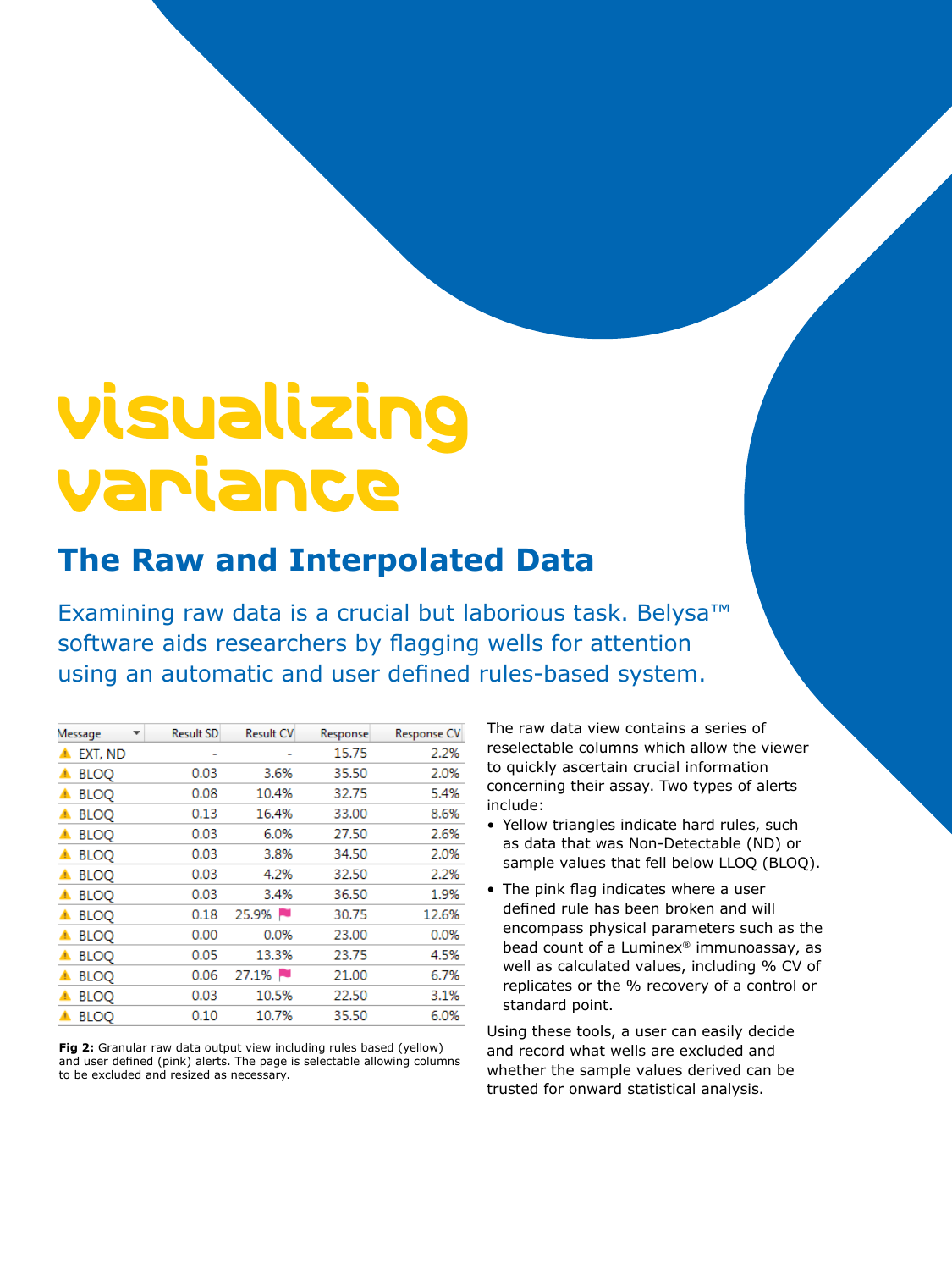#### **Belysa™ Software Curve and Mathematical Parallelism Comparison**

The standard curve of an assay can provide crucial information to an end user concerning the reproducibility of a method over multiple plates within specific runs or over the course of a longitudinal study. In the context of the Belysa™ software, parallelism is the similarity of the curves at the mathematical level and not the biological definition where an endogenous and recombinant version are compared in a like matrix across a dilution series.



**Fig 3:** The mathematical parallelism of two user generated IL-1b curves from separate lots of HSTCMAG-28SK (MILLIPLEX®), with the initial run used as the reference curve.



Belysa™ software provides researchers with a curve comparison tool which allows a user to compare multiple curves against each other by simply importing the curve from a previously saved Belysa™ output file. The first curve is used as a reference curve to which each subsequent curve is compared. Two tests are currently available.

#### **1. Parallelism value**

Compares the statistical similarity of the curves and is of value when comparing completed immunoassays against each other. This test ensures that sample values will be consistent, irrespective of the assay from which they are derived.

#### **2. Relative potency**

Relative potency is primarily used to show the consistency of individual reagents in biopharmaceutical products. This test is useful for assay developers looking to compare the activity of individual components as they build their protocol.

By comparing the curves after an assay run the user can confirm that the experiments were consistent with those run previously, confirming the integrity of their method.